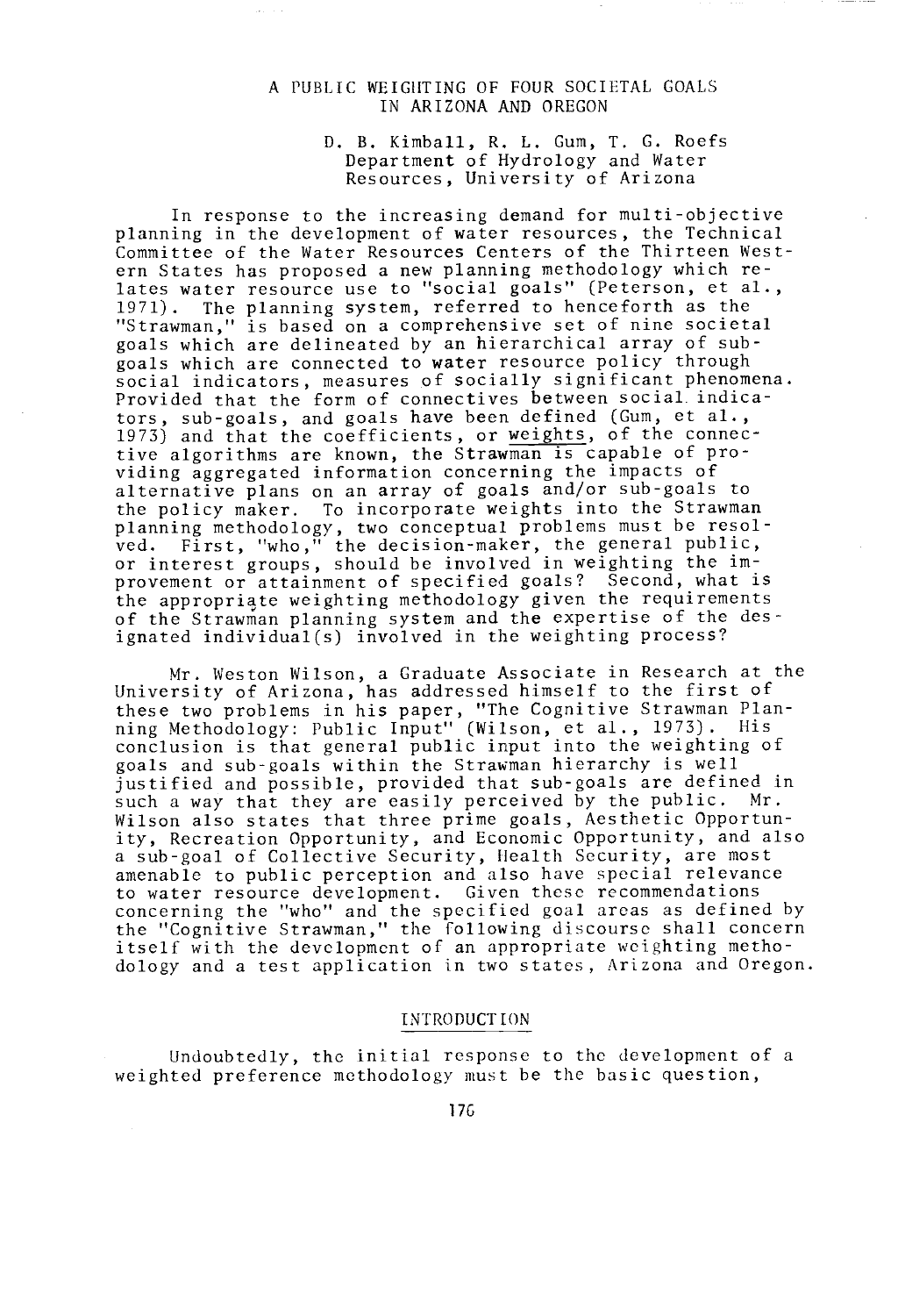"Can preferences be measured ?" Measurement, as defined by Stevens (1946, p. 677), is the assignment of numerals to objects or events according to rules. The ease of application of such a definition to physical objects or processes is readily apparent, but measurement becomes more problematical when subjective entities are involved. Many psychologists have adopted Thorndike's dictum, "Whatever exists at all, exists in some amount," (Thorndike, 1918, p. 16) and have also adopted the corollary that whatever exists in amount, for example the quality of handwriting or the appreciation of a sunset, is measurable. Thus, the idea of measuring preferences in terms of the desirability of sub–goal improvements <u>per se</u> is not overly problematical, but the measurement of such non -physical attributes does imply the necessity of a rigorous consideration of two measurement enigmas. First, in the operation of scaling an attribute on a psychological continuum, what is the functional relationship between the method of scaling and the concept being measured? Second, given that a psychological measurement technique has evaluated a number of stimuli on a linear scale, what type of measurement scale has actually been achieved? Both of these questions have special relevance to the development of an acceptable weighted preference methodology and therefore must receive special attention.

A survey of the psychological literature yielded a plethora of methods, including ranking, rating, paired comparison, fractionation, magnitude estimation, and ratio estimation, all of which are capable of evaluating a stimulus on a linear preference scale. Höwever, the nature of the Strawman planning methodology itself and also the requirement of obtaining weighted preferences from the general public produced constraints on the type of weighting methodology appropriate for inclusion into the Strawman's planning framework.

# THEORETICAL CONSTRAINTS

The dominant theoretical constraint on the acceptability of a weighting methdoology is the level of measurement which must characterize the achieved preference weights and continua The proposed Strawman planning methodology is a quantified planning structure utilizing numerical weights, mapped -in social indicator values, and a function to aggregate information. The dependence of such a system on quantitative relationships and manipulations requires that the achieved preference weights be analogous in nature to cardinal numbers. That is, the weights must exhibit the properties of cardinal numbers so that all foreseeable mathematical manipulations and comparisons within the hierarchical structure of the Strawman are permissible. The imposition of such a restriction requires that any acceptable weighting methodology must attain an order of measurement equal to that of the cardinal number system.

# REVIEW OF MEASUREMENT SCALES

Based on the fact that numerals can be assigned to objects or events under different rules and operations, S. S. Stevens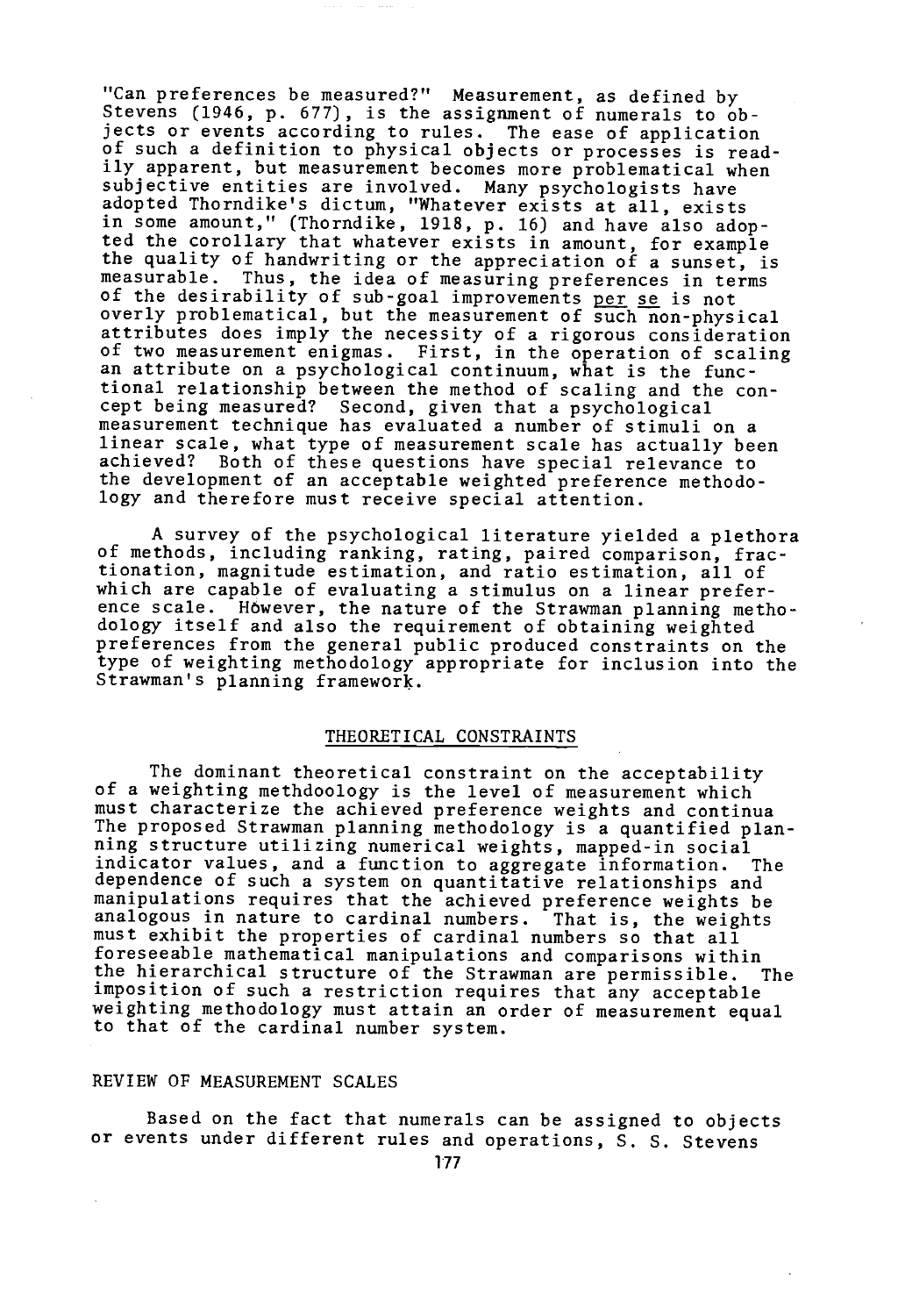(1946) recognized that different kinds of measurement and different kinds of scales could be produced. As a result, he ad-<br>vanced a theory concerning scales of measurement which has as vanced a theory concerning scales of measurement which has as<br>its basis the concept of invariance. That is, after a set of numbers has been assigned to reflect the outcome of a series of empirical operations, such as orderings, comparisons, or balancings, the type of measurement achieved can be ascertained by determining how the scale values can be transformed without the loss of empirical information. Using this criterion and the idea that the type of scale achieved depends upon the character of the basic empirical operations performed, Stevens developed a "Classification of Scales of Measurement" (Stevens, 1959, p. 25) which includes four scales of measurement, nominal, ordinal, interval, and ratio.

The lowest scale of measurement, nominal, requires only the determination of equality and thus represents the most unrestricted assignment of numerals. Although nominal scaling is not always thought of as a form of measurement because of its use of names or letters to designate categories and classes, it does perform the important function of classifying and identifying.

Steven's next higher order of measurement, ordinal, not only requires a determination of equality but also a determination of greater or less. This second operation usually takes the form of rank -ordering, or ranking objects in terms of the magnitude of some characteristic without measuring the amount of the characteristic possessed by each object. For example, on Mohs' Hardness Scale, diamond is harder than corundum, but from this scale nothing can be said about the relative difference in hardness or how hard each is in an absolute sense.

An interval scale of measurement, such as the Fahrenheit or Celsius temperature scales, requires the determinations of equality, greater or less, and the equality of intervals or of differences. From this scale of measurement it cannot only be said that, for example,  $70^{\circ}$ f is warmer than 60 $^{\circ}$ F, but also that  $70^{\circ}$ F is  $10^{\circ}$ F warmer than  $60^{\circ}$ F. The equal intervals of temperature, or degrees, are scaled by noting equal volumes of expansion of mercury in a column. However, the zero point on such a scale is purely a matter of convention or convenience. It cannot be said that  $70^{\circ}$ F is twice as warm as  $35^{\circ}$ F. The zero point is arbitrary as can be shown by the fact that the scale remains invariant under multiplication by a constant and addition of a constant (i.e., a linear monotonic transformation). Almost all common statistical measures are applicable with interval scales, provided that such statistics do not require the knowledge of a true zero point. Problems arise, however, in the use of such a scale in higher -order mathematical operations such as logarithmic transformations.

The highest level of quantitative description, the ratio scale of measurement, is possible only when operations have been made for the determination of equality, greater or less, the equality of intervals, and the equality of ratios. Examples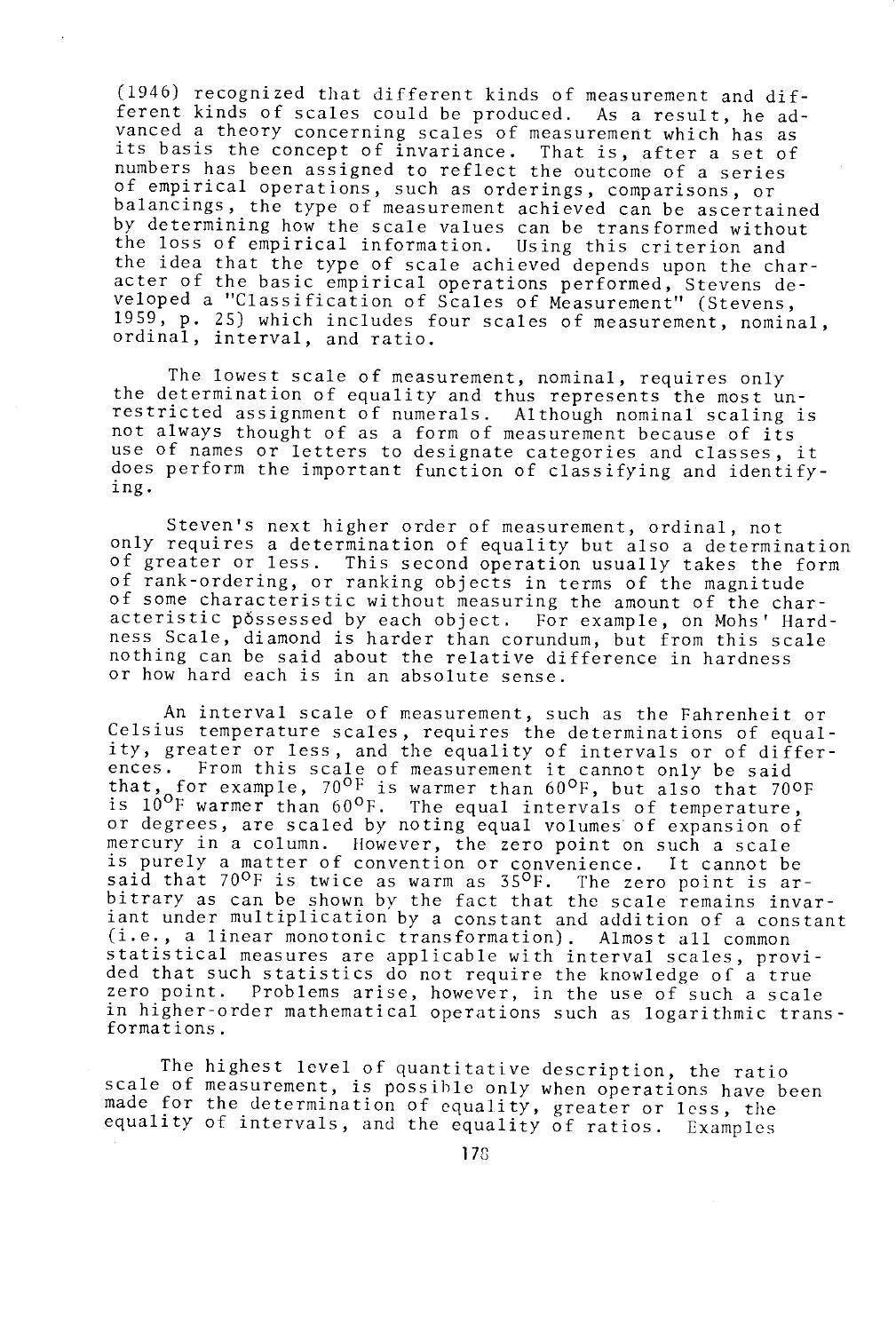of this scale of measurement include the Kelvin or absolute temperature scale, length, time intervals, and the cardinal number system. In all ratio scales, an absolute zero is always implied though the zero point on some scales (e.g., the Kelvin scale) may never be produced. Once a ratio scale is erected, it can be said, for example, that 6 inches is twice as long as 3 inches or  $100^{\sf o}{\tt K}$  is twice as warm as  $50^{\sf o}{\tt K}.$  Length or the amount of heat can be thought of in an absolute sense or an amount more than a rational or true zero point. The ratio scale, whose form is invariant only under multiplication by a constant (e.g., converting meters to centimeters) is the most restrictive class of measurement and exhibits properties which allow the application of all types of statistical measures and mathematical equations and manipulations.

# IMPLICATIONS TO A WEIGHTING METHODOLOGY

Given the previously cited need for weights which are analogous in nature to the cardinal number system and the previous review of measurement scales, it becomes apparent that a weighting methodology appropriate for inclusion into the Strawman's planning framework must exhibit measurement of the highest order, a ratio scale. However, it must be noted that although ratio scales have been utilized in psychophysical studies, the use of ratio scales in general psychological studies of attitudes and preferences has been the exception rather than the rule. psychological data are legitimately expressed only as interval scales. It makes little sense to speak, for example, of zero intelligence or to be able to say that one person is  $1\frac{1}{2}$  times as anxious as another. However, the idea of a zero desire for an improvement in a sub -goal does make sense, and the ratio comparisons of preferences are essential to the Strawman in terms of the mathematical requirements of the system. Thus, an acceptable weighting methodology, in terms of the theoretical constraints, must be capable of achieving a ratio measurement of sub-goals on a preference dimension.

#### PRACTICAL CONSTRAINTS

The inclusion of a weighting methodology into the Strawman's planning framework also requires that certain practical constraints be met. Given the rationale for general public involvement in the weighting process, it was decided that any acceptable weighting methodology must be conducive to a mail questionnaire survey. If the target groups had been decision -makers or interest groups, an interview type survey would have perhaps been more suitable, but the desire to query a random sample of the general public over a large area required, due to limited resources, the acceptance of a mail survey. Thus, an acceptable methodology, in terms of the practical constraints, must be short, easily understood, and answerable in an uncontrolled atmosphere.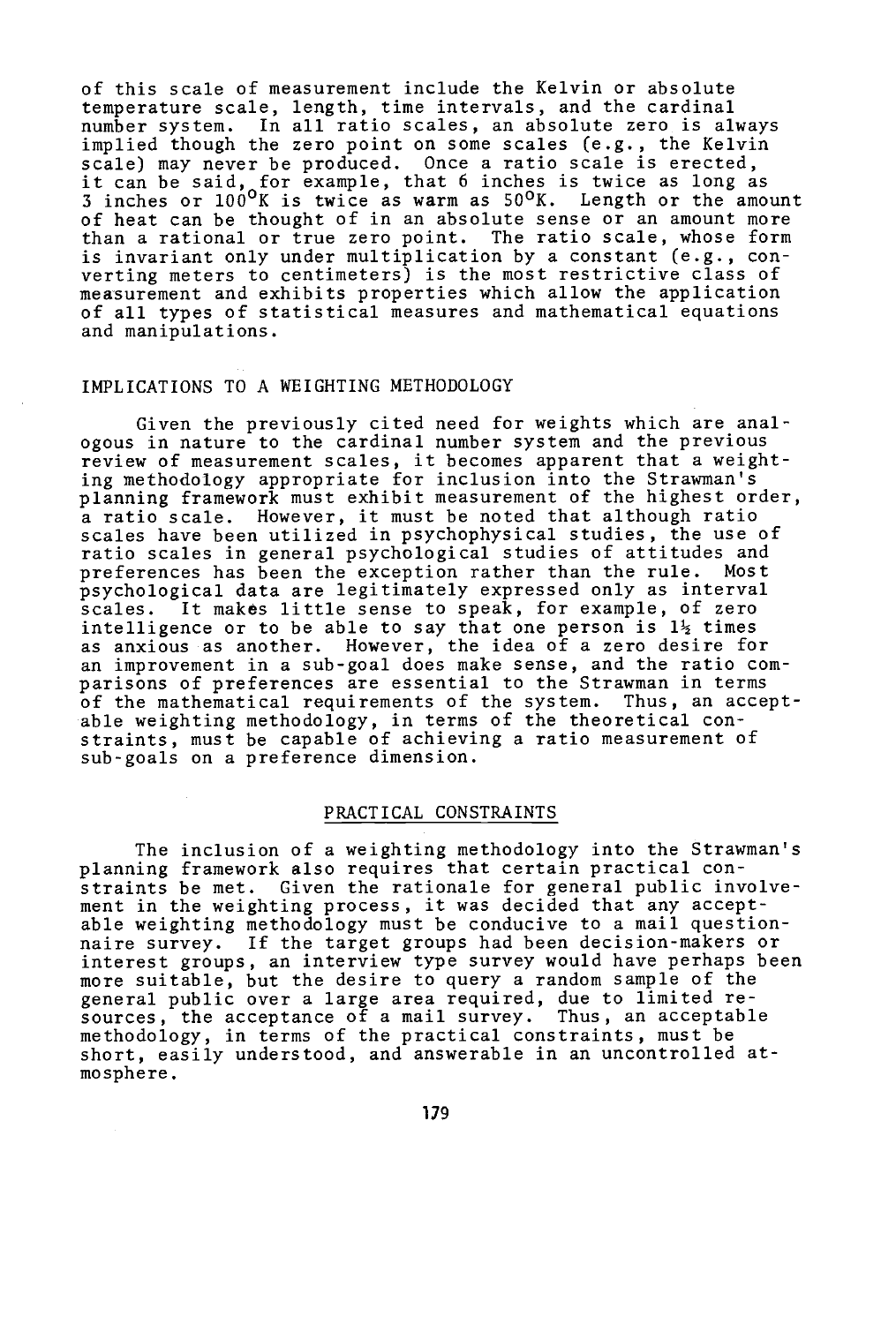## PROBLEMATICAL METHODOLOGIES

Based on the theoretical constraint of the achievement of a ratio scale of preference, it was realized that the most common psychological measuring techniques were unacceptable. Ranking, the most efficient method of psychological measurement (Eckenrode, 1965, p. 183), requires only that judges arrange stimuli in order of increasing excellence, quantity, or preference with respect to the psychological variable under consid-<br>eration. Such an operation, however, vields strictly ordinal Such an operation, however, yields strictly ordinal information and says nothing about the distance or ratio between the ranks. Rating, the most common procedure for measuring human judgments (Schimpeler, 1967, p. 99), involves the location of stimuli on a presumably unique psychological continuum which has been supplied with descriptive phrases to indicate position. However, because judgments are not made in terms of an absolute numerical scale, the resulting evaluations of the stumuli exhibit only interval characteristics. An interesting off -shoot of the rating technique is the Theory of Signal Detection (TSD) rating method (Daniel, et al., 1971), a technique which purports to separate an individual's perception of a stimulus from his "judgmental criteria." However, like the results of simple rating methods, TSD also yields strictly interval information. Another common psychological measuring technique is the successive paired comparison test (Thurstone, 1927). In its typical application, every possible combination of two stimuli is presented to the subject. The number of times each stimulus is preferred to every other one is calculated, and through an information processing algorithm, an interval scale may be derived from the paired comparison judgments. From this brief review of the scales of measurement attained by the most common psychological techniques, it can be discerned that adherence to such a theoretical constraint, the achievement of a ratio scale, is rare in general psychological testing, and thus the investigation of more obscure psychological measurement techniques was required.

A review of the psychophysical measurement literature did yield three ratio -scaling techniques, fractionation (Stevens, 1959), ratio estimation (Stevens, 1959), and magnitude estimation (Stevens, 1966), which were seemingly appropriate for our use on theoretical grounds. However, definite difficulties were quickly discovered when the practical nature (e.g., the complexity of instructions and the difficulty of usage in a mail questionnaire) of each method were considered.

## INVESTIGATED WEIGHTING METHODOLOGIES

Although none of the more common attitude and preference measuring techniques nor the better known ratio-attaining psychophysical techniques could be adopted to produce the desired weighted preference system, the literature did yield three techniques, the Thurstone Paired Comparison Test with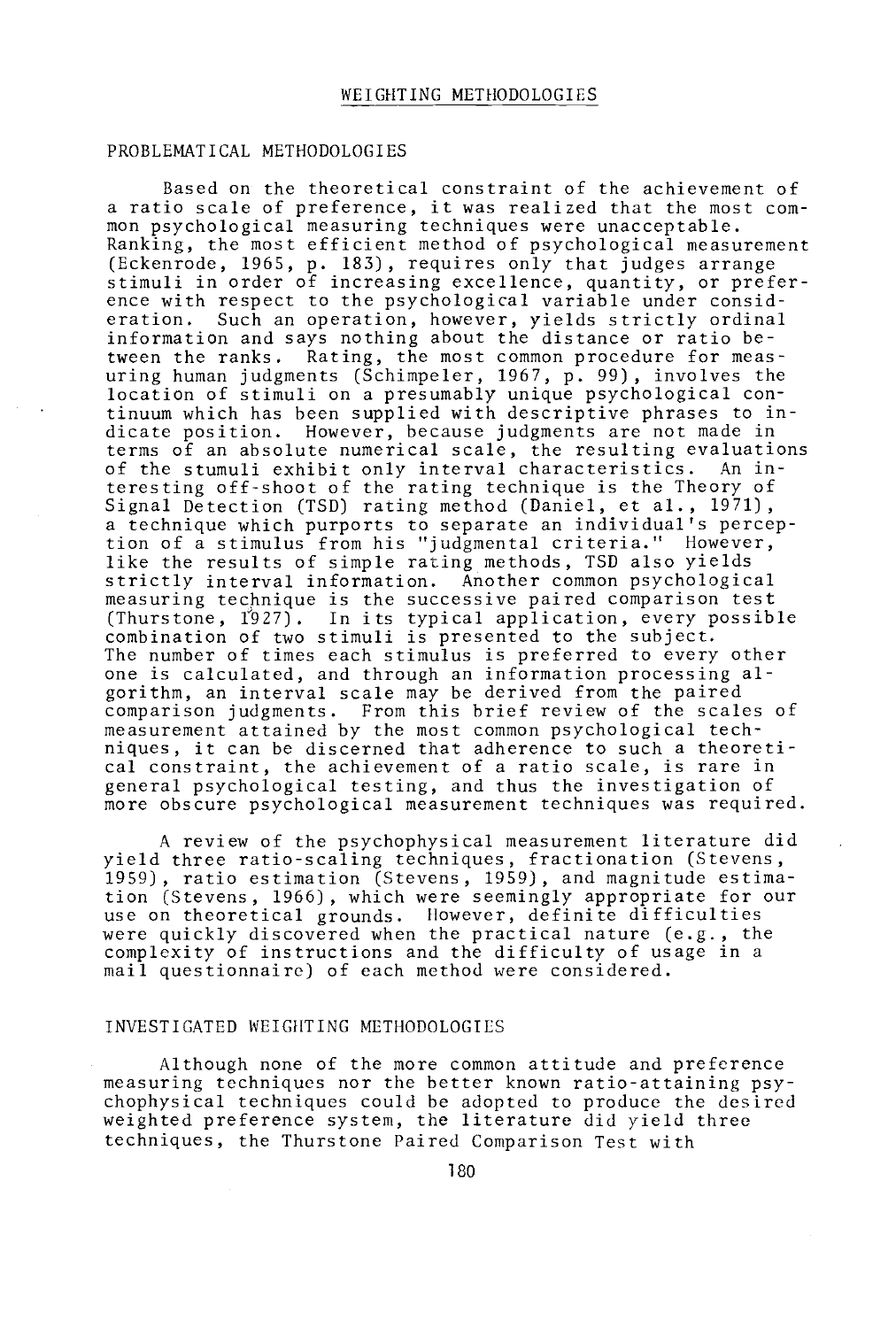Rational Origin Assumption (Thurstone and Jones, 1959), the Comrey Paired Allocation Test (Comrey, 1950), and the Metfessel General Allocation Test (Metfessel, 1947), which were seemingly appropriate and therefore required further investigation.

It must be noted that these tests represent the two basic lines of development in scaling, "indirect" and "direct" (Ekman and Sjöberg, 1965). In general terms, indirect scaling, as represented in the Thurstone Paired Comparison Test, requires only a minimal amount of information from the subject and then determines the scale from the experimental data using a set of assumptions concerning variability. On the other hand, direct scaling methods such as the Comrey Paired Allocation Test and Metfessel's General Allocation Test require subjects to directly report quantitative judgments. The use of such direct methods requires the acceptance of the assumptions that subjects are capable of estimating quantitative relations between subjective experiences, and, in the case of ratio - attaining direct methods, observers can directly estimate the ratio of two or more psychological entities. A brief discussion of the three weighting methods and the test results of each follows.<sup>1</sup>

Thurstone Paired Comparison Test with Rational Origin Assumption. The Thurstone Paired Comparison Test with Rational Origin Assumption is a technique which utilizes the Law of Comparative Judgment (Thurstone, 1959, p. 34 -49) to produce an additive measurement scale of subjective values and which also experimentally determines a subjective, or rational, origin. a test, subjects are asked to express their preferences in paired comparison -type questions between each of all single stimuli (e.g., A or B), all combinations of paired stimuli and all single stimuli (e.g., AB or C), and each of all combinations of paired stimuli (e.g., AB or CD). Then, using the Law of Comparative Judgment, all single stimuli and also all combinations of paired stimuli are assigned scale values. The rational origin, or zero point, is then simply determined by calculating the mean difference between the sum of the scale values of all pairs of stimuli (e.g., A and B) and the respective scale values of the combinations of the pairs of stimuli (e.g., AB). Thus, Thurstone's basic assumption is that the utility derived from both A and B (i.e., AB) is equal to the sum of the utility derived from A and from B separately. Providing one accepts this assumption, a zero point exists, a ratio scale of preference is achieved, and thus all mathematical manipulations are permissible.

However, the Thurstone Paired Comparison Test with Rational Origin Assumption has definite practical and theoretical shortcomings. First and foremost is the required length and redundancy of the test. The need to consider single -single, double single, and double -double stimuli comparisons requires 21 paired

'For a more complete discussion, see Gum, et al., 1973.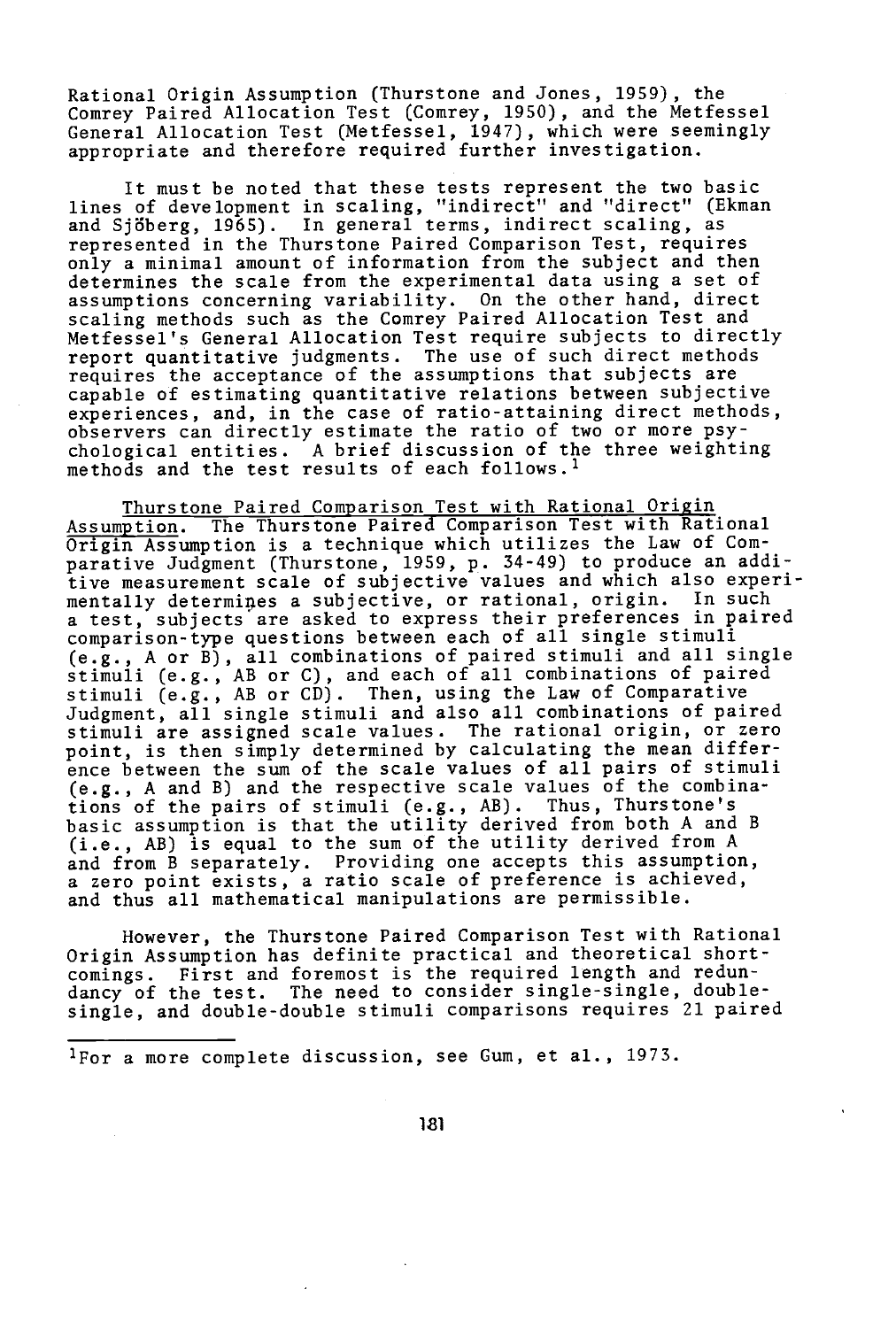comparisons for 4 stimuli and 55 paired comparisons for 5 stimuli and thus commonly evokes irreverent comments from subjects such as "redundant, boring, and idiotic." Another shortcoming of the Thurstone technique lies in its basic premise, the additive assumption. Although Thurstone does restrict such linearity to small composites of stimuli (i.e., AB or ABC), the assumption in certain cases must be regarded as questionable, and therefore the basing of a weighted preference system on such an assumption must be considered extremely problematical. On these grounds, the requirement of considering an unwieldy number of paired comparisons and the adherence to the questionable additive assumption, the Thurstone Paired Comparison Test with Rational Origin Assumption was rejected from further consideration.

Comrey Paired Allocation Test. The Comrey Paired Allocation Test utilizes the traditional paired- comparison technique, but requires more than a mere preference judgment between a pair of stimuli. Subjects are also asked to allocate 100 points, votes, dollars, etc., between stimuli pairs, and therefore, not only is simple preference information conveyed, but also the amount and ratio that one stimuli is preferred to another. The Comrey technique requires that all possible  $j$ The Comrey technique requires that all possible pairs of stimuli (e.g., 6 stimuli yields 15 pairs) be considered in the previous manner. Through an information processing algorithm developed by Comrey, such paired allocation data is transformed to a ratio scale of measurement.

The validity of this transformation was tested in a ratio estimation experiment of physical line length. In this experiment, 15 students and faculty at the University of Arizona were presented with pairs of lines of different length and asked to allocate 100 points between the lines in each pair to convey the ratio of the perceived line lengths. For example, if a <sup>3</sup> to 1 ratio was perceived, the appropriate allocation would be 75 -25. The responses were processed using Comrey's scaling algorithm, and the resulting measurement scale of perceived ratios of line length correlated highly (correlation coefficient (r) <sup>=</sup> .975) with the scale of the ratios of true line lengths.

The implicit nature of ratio judgments in the Comrey test itself and the validation of the technique by achieving a very high correlation between judged physical ratios and actual physical ratios confirmed the capability of the Comrey Paired Allocation Test to achieve ratio scales of perceived, physical entities. However, it was realized that the adoption of such a method to obtain ratio measurement of a more subjective entity, preference, required the acceptance of the assumptions previously mentioned in regard to direct scaling methods.

Further testing of the Comrey Paired Allocation Test included an application of the method to groups of sub-goals from two of the Strawman's prime goals and inclusion in a Pre -Test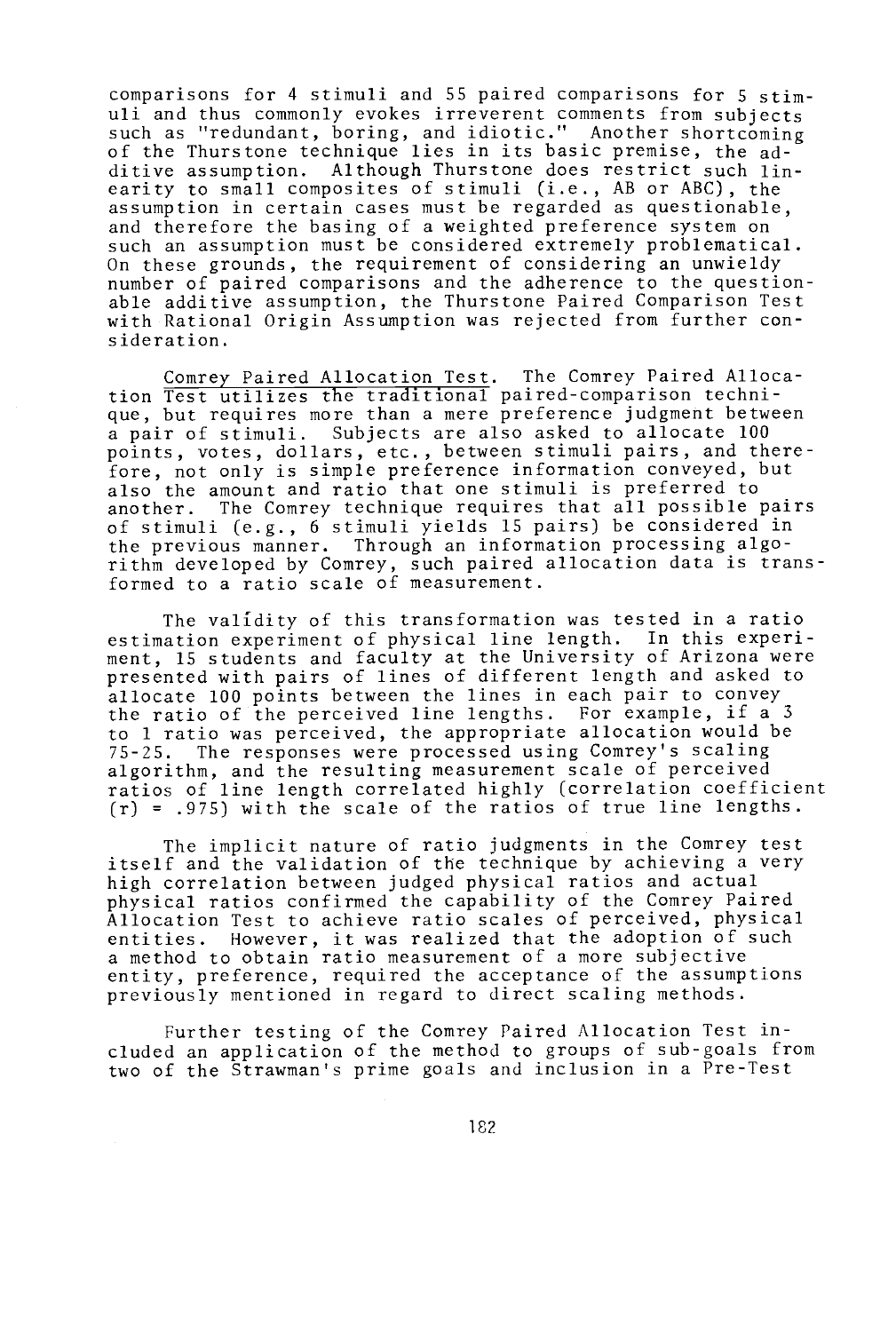questionnaire which was sent to 200 Arizonans. Although the general response to the questionnaire was relatively good (31% returned), definite practical and theoretical problems were readily apparent. The primary impediment of Comrey's technique is the requirement that every stimulus be compared with every other stimulus. The necessity of considering 15 paired comparisons for 6 stimuli is burdensome even for the most enthusiastic test -taker. Another problem inherent to all tests with a paired comparison format is the possibility of the appearance of intransitivities. The viability of paired comparison scaling methods rests on the premise that the subject's preferences are transitive. That is, if A is preferred to B, and B is preferred to C, then A is preferred to C. However, upon analysis of the scales of preference, as obtained by the Comrey test in the Pre -Test questionnaires, it was realized that highly anomalous results were occurring in many of the individual scores for the six stimuli (15 pair) questions. Further examination of the actual point allocations revealed that these anomalous results were due to the presence of intransitivities. That is, A was preferred to B, B was preferred to C, but C was preferred to A. A review of previous studies on intransitivity (Davis, 1958) revealed that there is no conclusive evidence for the existence of stable intransitivities, intransitivities that occur repeatedly with the same stimuli and observer. Therefore, based on these seemingly uncorrectable enigmas, the required length of the Comrey Paired Allocation Test and its apparent tendency to produce intransitivities, this test was rejected from further consideration as an acceptable weighting methodology.

Metfessel General Allocation Test. Like the preceding method, the Metfessel General Allocation Test utilizes as its basis the assignment of 100 points, and therefore, as Metfessel states, the subject "either actually or symbolically manipulates units of the ratio scale of cardinal numbers, so that his manipulation of the cardinal numbers expresses his judgments of quantitative relations among the items on a given dimension." (Metfessel, 1947, p. 230). More specifically, subjects are asked to distribute or allocate 100 points not just between two stimuli, as in the Comrey test, but simultaneously between all stimuli in question. The resulting assigned numbers serve as immediate sources of the ratio values between the psychological magnitudes corresponding to all stimuli.

Like our experiment with the Comrey test, a similar experiment using line length was conducted with Metfessel's test. The subjects were asked to allocate 100 points among five lines to express the apparent ratios between them. The results were of better quality than the ratios achieved by Comrey's test and yielded a correlation coefficient of .997 to the true line ratios.

Given the apparent ability of Metfessel's test to accurately portray perceptual ratios of physical phenomena and the acceptance of the assumptions of direct scaling methods, Metfessel's General Allocation Test was further tested by applying it to the dendritic structure of a Strawman prime goal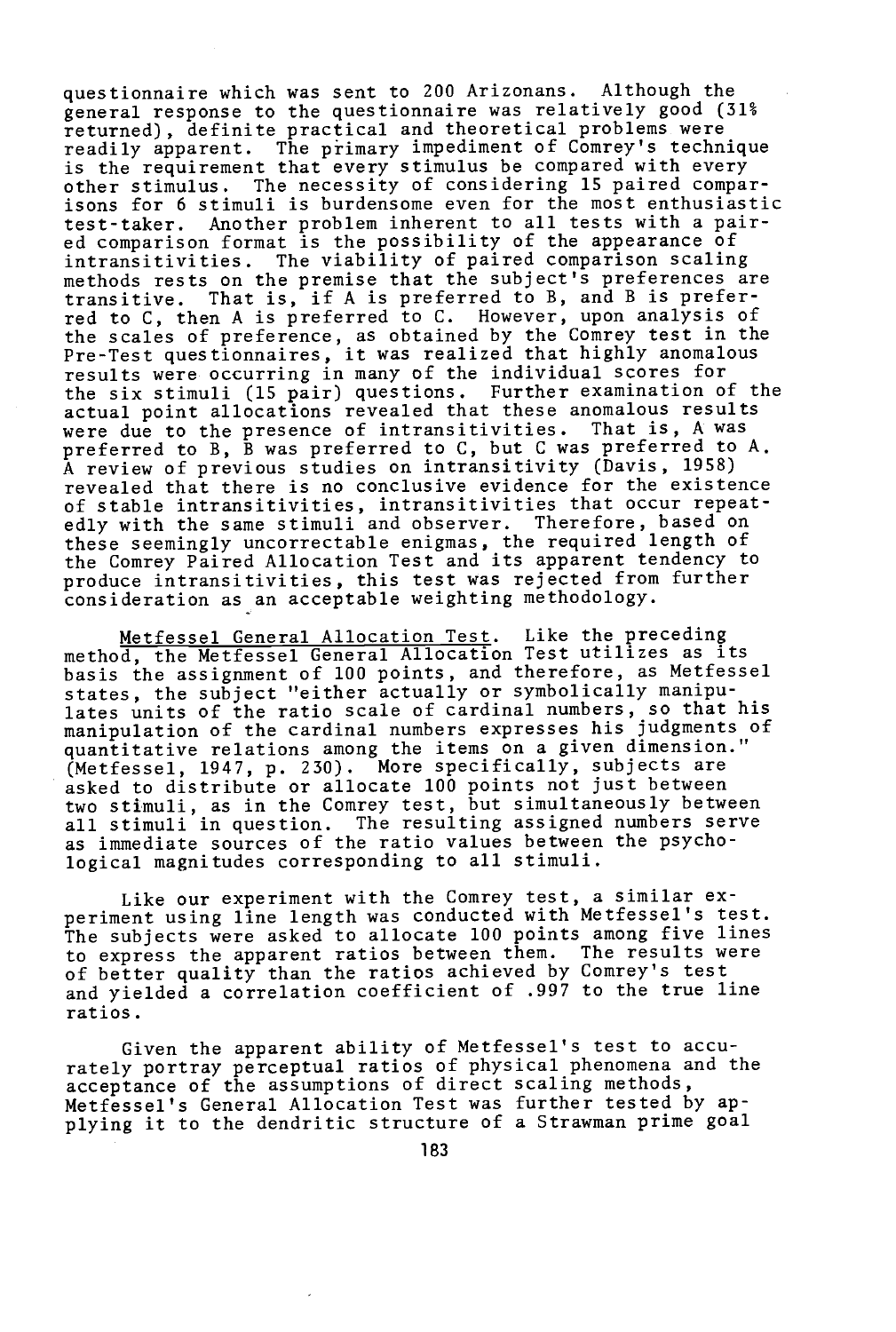in a section of the previously discussed Pre-Test question-<br>naire. The results of this portion of the questionnaire we The results of this portion of the questionnaire were encouraging. Respondents could apparently allocate 100 points simultaneously between a number of stimuli to express their desire for an improvement in each stimulus. It appeared that this method, while immediately yielding ratio relationships, was also very economical in terms of a subject's time and effort and thus well suited to the concise style required of mailed questionnaires. The scaling algorithm required with Metfessel's test is very direct for achieving individual ratio -scaled preferences and simply requires calculating the mean for group preference scales. However, this technique is not without minor shortcomings. First, as Metfessel himself notes, the method does require a fair degree of arithmetical sophistication of the subjects. The problem of respondent's allocations not summing to 100 was readily apparent in Pre-Test questionnaires. Other problems, which could be discerned in the Pre -Test and other experiments with Metfessel's technique, were the apparent duplication of an individual's pattern of dividing points among the same number of stimuli and also the apparent tendency of respondents to be more concerned about having their point allocations add to 100 than allocating points to accurately portray their preferences. However, it appears that if some of Metfessel's instructional aids, such as ranking stimuli before allocating points, are added, the occurrence of these problems can be minimized. Therefore, although there are shortcomings and assumptions that must be considered in the use of this technique, the Metfessel General Allocation Test appears to be, given the theoretical and practical constraints previously mentioned, the most acceptable weighting methodology for inclusion into the Strawman's planning framework.

# APPLICATION OF THE WEIGHTING METHODOLOGY: ARIZONA AND OREGON

Based on the acceptance of the Metfessel General Allocation Test as an appropriate weighting methodology and the desire to query the general public via mail questionnaire in regard to improvements in sub-goals and goals as specified in the "Cognitive Strawman;" a demonstration of the proposed weighting meth-<br>odology was undertaken in two states, Arizona and Oregon. These odology was undertaken in two states, Arizona and Oregon. states were deemed suitable sites for such a "test" because, in addition to providing different physical settings, it was thought that an analysis of the resulting weights could lead to some valuable insights into the apparent environmental policy divergence between Arizona and Oregon and could perhaps answer the following hypothetical question: "Are the desires of the people in two states different or are the governmental officials' desires different in regard to state policy concerning protection of the environment?"

Therefore, a questionnaire was developed which included the Metfessel General Allocation Test applied to groups of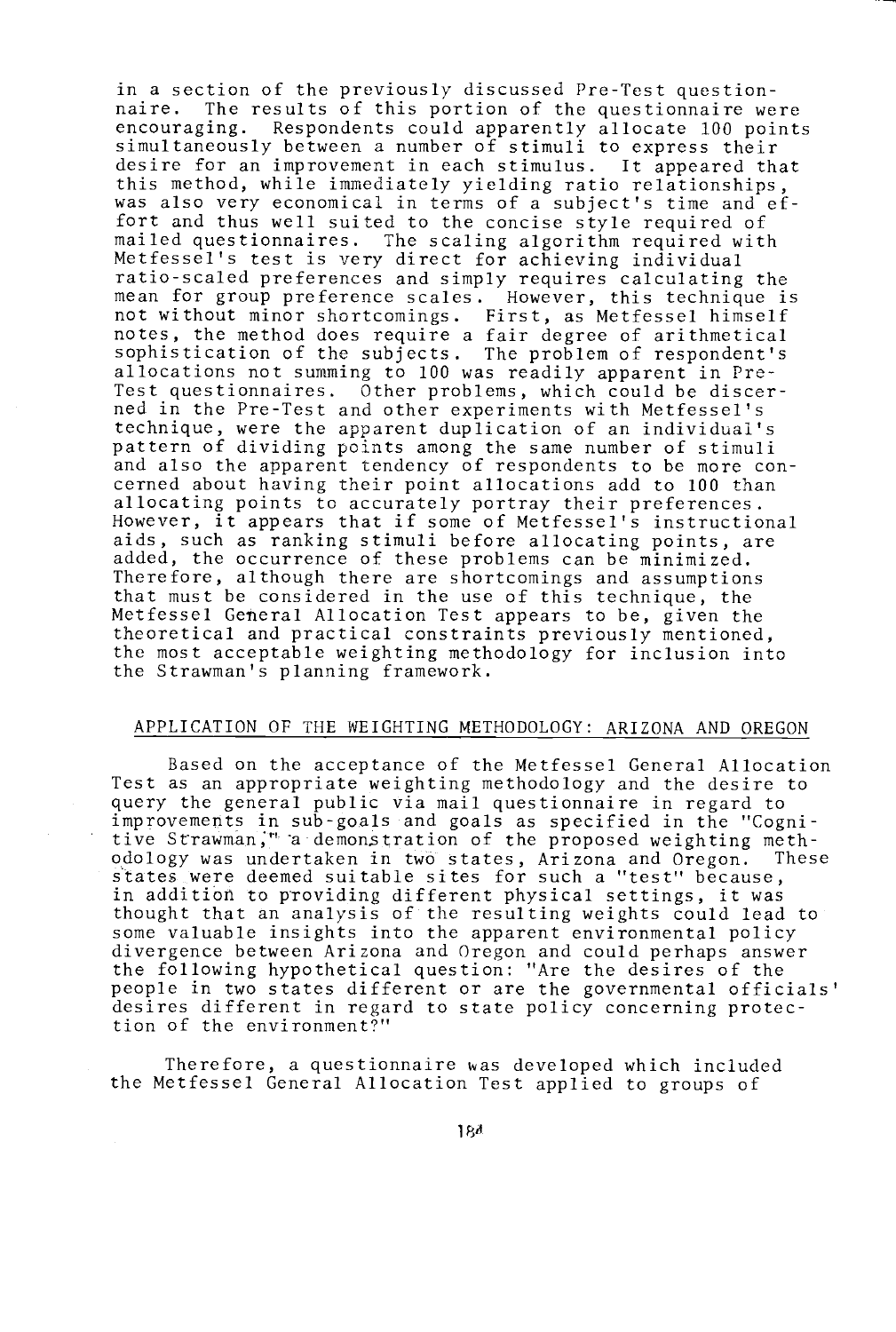sub-goals in the dendritic structures of three prime goals, Recreation Opportunity, Aesthetic Opportunity, and Economic Opportunity, and a sub-goal of Collective Security, Health Security (see example below). The test was also applied to all three prime goals and Health Security simultaneously.

Example: Distribute 100 points to indicate your desire for improvements in the following aspects of air aesthetics: Visibility (the distance you can see), Odor, and Eye Irritants (eye discomfort caused by airborne substances).



A biographical section was included in the questionnaire to obtain socio- demographic data which was thought to bear relevance in regard to later analysis of the weights. More specifically, the questionnaire contained questions relating to age, sex, residence, race, years of education, occupation, employment sector, family income, political affiliation, and self- rating questions regarding environmental knowledge and environmental activity. A rating of ten state problems, which were thought to be appropriate to the areas under study, was also included.

To achieve a representative public weighting of the elements in the specified goal hierarchies, a random sample of individuals in the two test states was desired. Therefore, a random smaple (N=2500) of Arizonans was obtained from a private marketing firm, while the Oregon Department of Motor Vehicles provided co- workers at Oregon State University with a random sample (N=2000) of individuals in Oregon. Questionnaires, preceded by a "warm -up" letter and followed by a "reminder" letter, were then sent to individuals in these random samples.

### PRELIMINARY RESULTS

After a 3<sup>1</sup>/<sub>2</sub> week questionnaire-return period, the return rate of usable Arizona and Oregon questionnaires was 18% and 13% respectively. Analysis of the socio- demographic data revealed that individuals responding to the questionnaire were on the average much alike in both states and could be characterized as being more educated and having higher incomes than individuals drawn randomly from the two states. In regard to the interest concerning similarities or differences in the desires of Arizonans and Oregonians with respect to the protection of their environment, the following three indices were considered: the rating of state problems, the results of the environmental activity and knowledge questions in the biographical section, and the mean sub -goal and goal weights.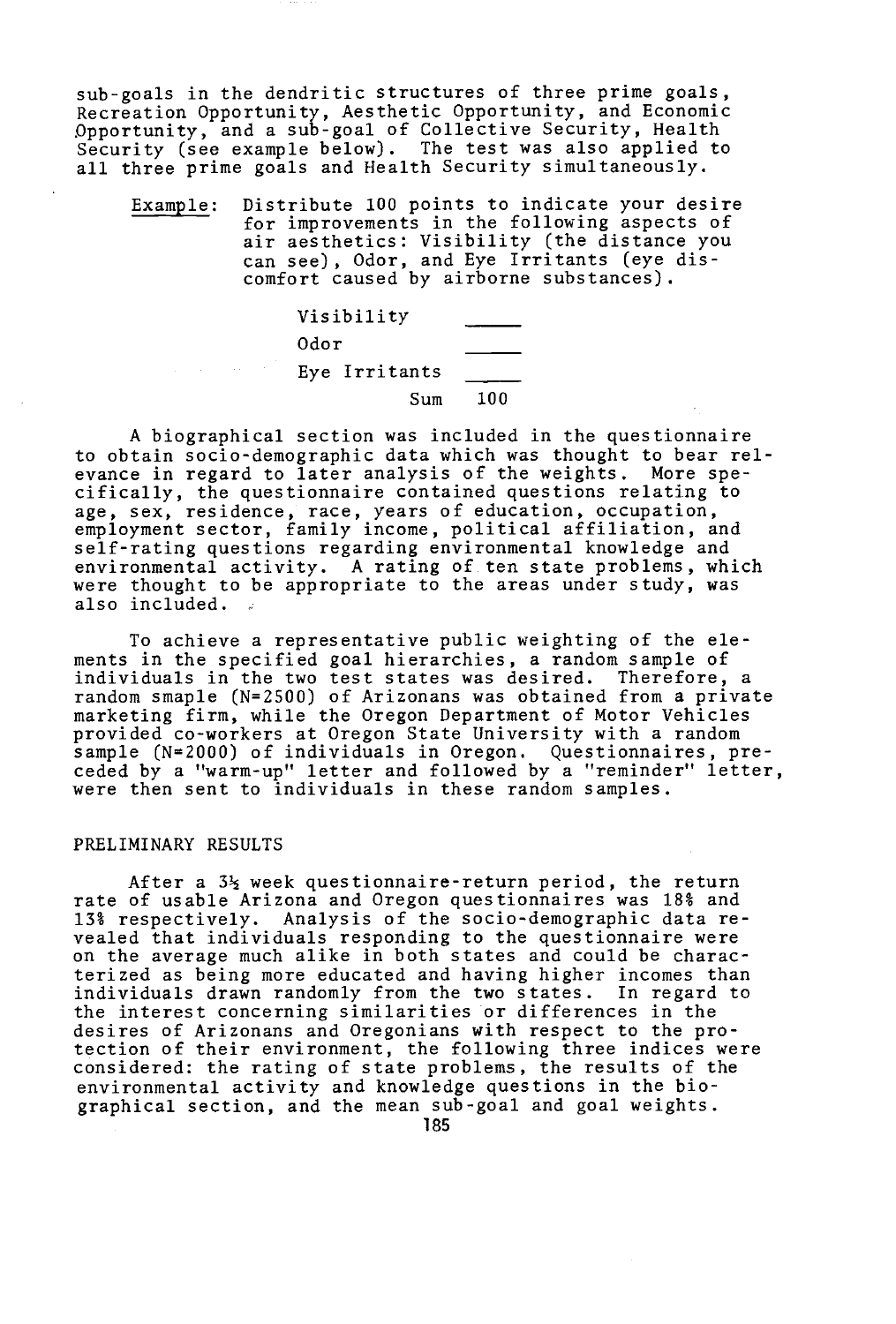As can be discerned in Table 1, the individuals in the responding samples of the two states rated the seriousness of these ten problems in a very similar manner. More precisely, a comparison of the average rating scores for the two states yielded a correlation coefficient of .907 . Table 1 also includes the resulting rank of each state problem by state. An analysis of the ranking differences between the two states produced a Spearman Rank Correlation Coefficient of .952 (significant at .001).

#### TABLE 1

Average Rating and Ranking of State Problems by State

|                               | Rating Scale<br>$\Sigma = 100$ |        | Rank Order |        |
|-------------------------------|--------------------------------|--------|------------|--------|
|                               | Arizona                        | Oregon | Arizona    | Oregon |
| Uncontrolled Growth           | 10.52                          | 10.62  |            |        |
| Water and Air Pollution 12.63 |                                | 13.53  |            |        |
| Taxes                         | 12.23                          | 13.47  |            |        |
| Flood Control                 | 8.06                           | 5.83   |            | $10\,$ |
| Crime                         | 11.99                          | 10.88  |            |        |
| Employment and Wages          | 9.50                           | 9.68   |            |        |
| Water Conservation            | 9.77                           | 9.97   |            |        |
| Drugs                         | 10.54                          | 10.13  |            |        |
| Transportation                | 7.34                           | 7.65   | 10         | 9      |
| Welfare System                | 7.42                           | 8.25   | 9          | 8      |

To determine if individuals in the Oregon responding sample rated themselves significantly higher on the environmental activity and environmental knowledge scales than responding Arizonans, a Chi-Squared Test at the 5% level of significance was applied to the results of these two questions in the bio-<br>graphical section of the questionnaire. The results of the graphical section of the questionnaire. test revealed that the state in which an individual resides and the environmental activity or knowledge levels are independent. That is, the responding individuals in Arizona and Oregon are not significantly different in the way they rate themselves concerning their environmental activity or knowledge.

Table 2, a comparison of the mean weights by state, reveals that only 5 of the 18 sub -goal groups have a different rank order for the two states and that the mean weights of Arizona and Oregon on the whole are not significantly different. More precisely, the results of a Student's T -Test at the 5% level of significance demonstrated that of the 61 sub -goals and goals weighted, only 18 of the mean weights are significantly different between the two states. In regard to some of the specific differences, it appears that responding Oregonians were more concerned with improvements in their leisure time,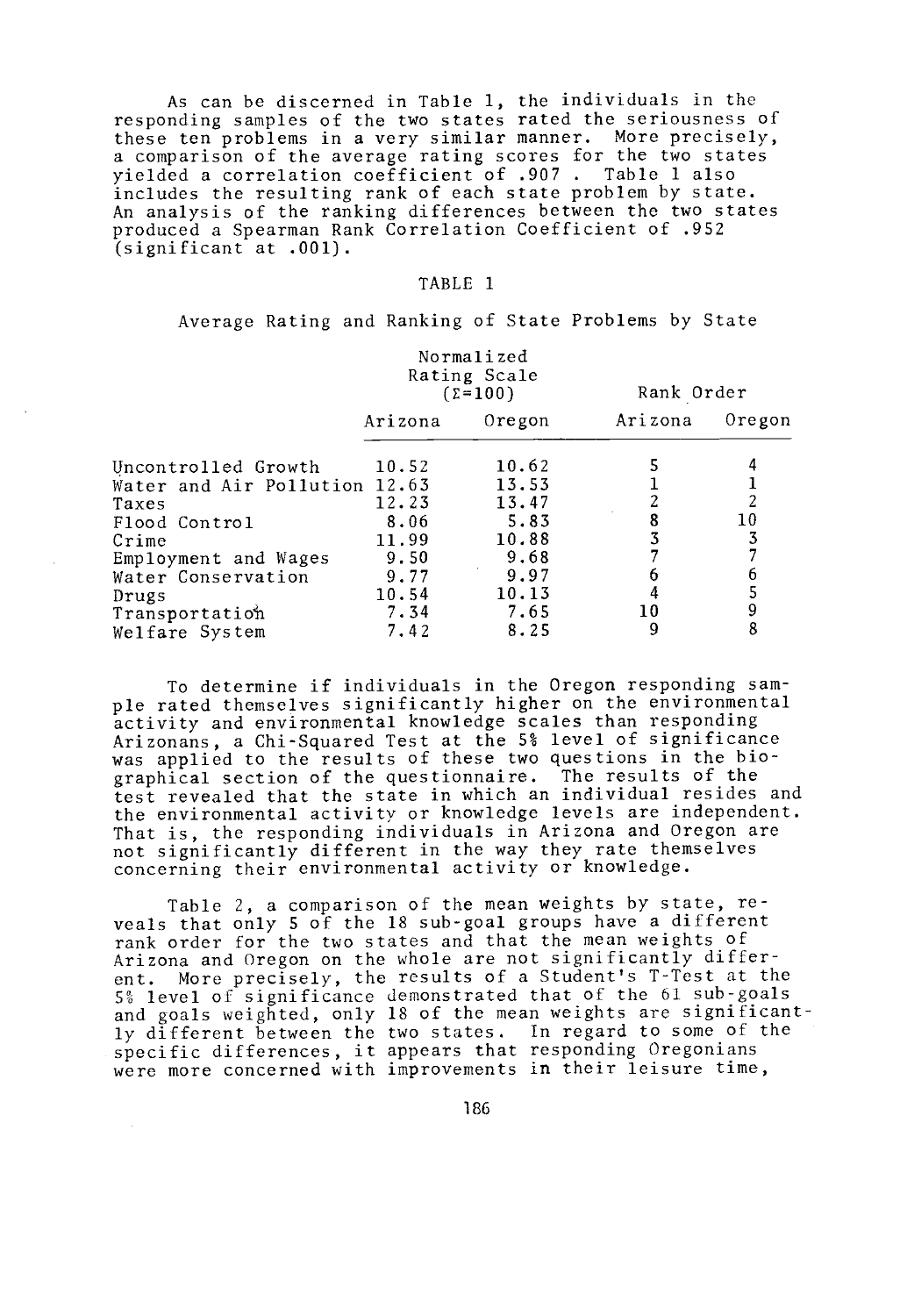# TABLE 2

|  |  |  | MEAN SUB-GOAL AND GOAL WEIGHTS BY STATE |  |
|--|--|--|-----------------------------------------|--|
|  |  |  |                                         |  |

|                                                                                                     | Arizona                          | Oregon                           |
|-----------------------------------------------------------------------------------------------------|----------------------------------|----------------------------------|
| Recreation                                                                                          |                                  |                                  |
| *Leisure Time                                                                                       | 45.06                            | 49.74 <sup>+</sup>               |
| Income                                                                                              | 54.94                            | 49.50+                           |
| Access                                                                                              | 31.69                            | 26.67 <sup>†</sup>               |
| Admission Cost                                                                                      | 24.17                            | 24.08                            |
| Capacity of Recreation Activities                                                                   | 41.14                            | 47.72                            |
| Facilities                                                                                          | 47.50                            | 44.05                            |
| Ability to Recreate                                                                                 | 52.50                            | 54.80                            |
| *Camping                                                                                            | 21.02                            | $26.19+$                         |
| Fishing                                                                                             | 19.55                            | 18.04                            |
| Hunting                                                                                             | 11.50                            | 12.95                            |
| Swimming                                                                                            | 15.09                            | 14.77                            |
| Boating                                                                                             | 12.84                            | 11.32                            |
| Picnicking                                                                                          | 20.02                            | $15.60+$                         |
| Quality of Recreation Activity                                                                      | 38.82                            | 35.48                            |
| Scenic Aesthetics                                                                                   | 61.18                            | 64.14                            |
| Supply and Ability to Use Recreation<br>Facilities<br>Quality<br>Variety<br>Equality of Opportunity | 29.50<br>25.88<br>18.68<br>25.94 | 29.98<br>24.29<br>19.25<br>25.72 |
| Aesthetics                                                                                          |                                  |                                  |
| Intermittent Sound                                                                                  | 43.68                            | 41.89                            |
| Background Sound                                                                                    | 56.32                            | 56.59                            |
| Visibility                                                                                          | 43.31                            | $37.78+$                         |
| 0dor                                                                                                | 25.78                            | $30.48 +$                        |
| Eye Irritants                                                                                       | 30.91                            | 30.59                            |
| *Clarity                                                                                            | 38.68                            | $35.09+$                         |
| 0dor                                                                                                | 25.63                            | 27.22                            |
| Floating Objects                                                                                    | 35.69                            | 37.31                            |
| *Urban                                                                                              | 37.00                            | 39.97                            |
| Mountain                                                                                            | 10.70                            | $8.13+$                          |
| Desert                                                                                              | 11.43                            | 6.57 <sup>†</sup>                |
| Agricultural                                                                                        | 9.51                             | 10.54                            |
| Forest                                                                                              | 10.88                            | 12.25                            |
| Water                                                                                               | 20.48                            | 21.77                            |

\* Different sub-goal group rank order for the two states.

 $\overline{a}$ 

+Mean Weights significantly different between the two states at 5 percent level.187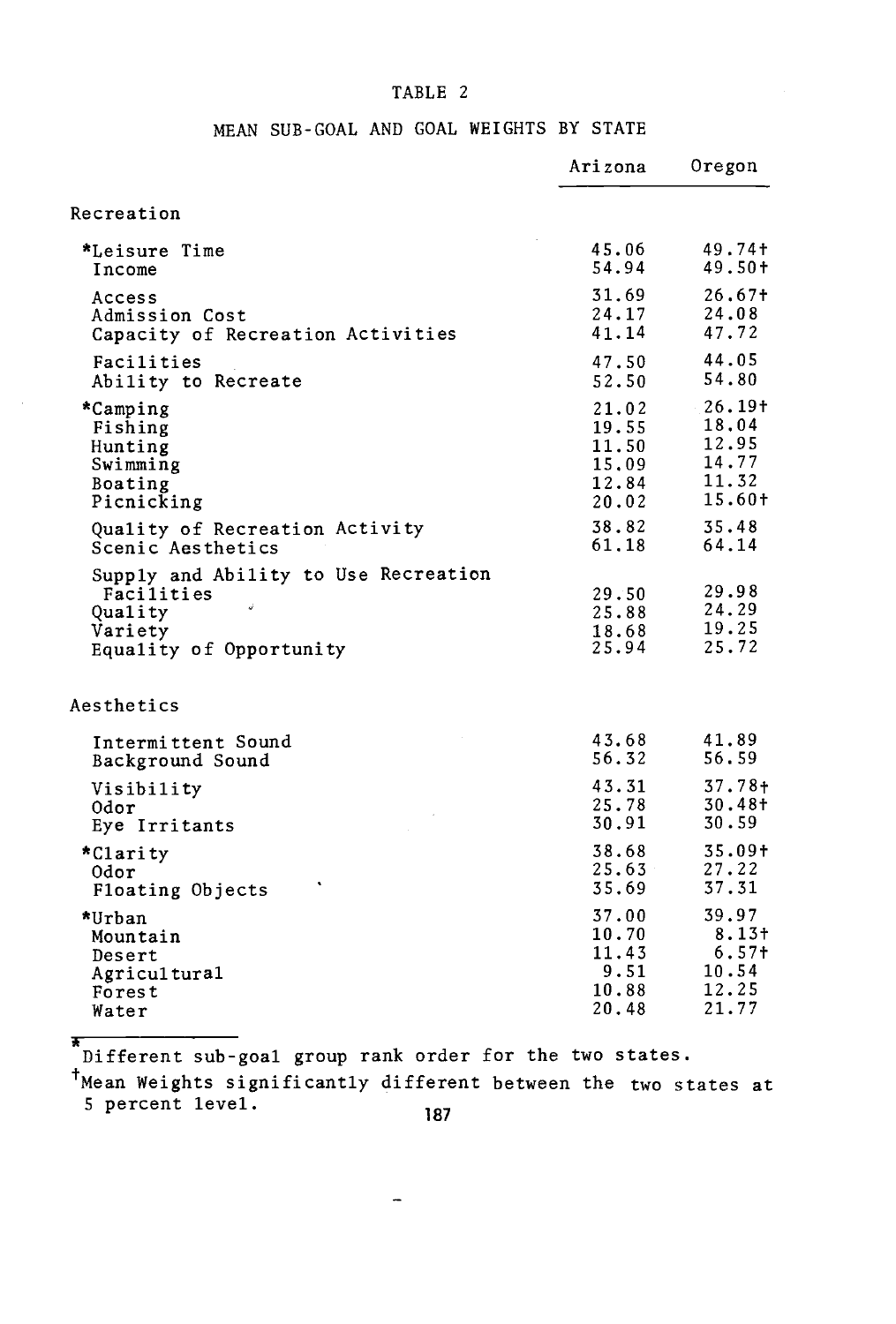Table 2. Continued

|                                                                                                           | Arizona                                            | Oregon                                               |
|-----------------------------------------------------------------------------------------------------------|----------------------------------------------------|------------------------------------------------------|
| Aesthetics (Continued)                                                                                    |                                                    |                                                      |
| Population<br>Variety<br>Location                                                                         | 42.46<br>28.13<br>29.40                            | 42.53<br>28.83<br>25.60+                             |
| *Air<br>Water<br>Landscape<br>Biota<br>Sound<br>Equality of Opportunity                                   | 26.27<br>19.37<br>15.04<br>11.80<br>11.78<br>15.75 | 22.82+<br>23.50+<br>14.32<br>11.97<br>13.24<br>13.78 |
| Health                                                                                                    |                                                    |                                                      |
| Decrease in the presence of<br>Health Hazards<br>Number of Medical Facilities                             | 53.82                                              | 53.10                                                |
| and Personnel                                                                                             | 46.18                                              | 46.14                                                |
| Economics                                                                                                 |                                                    |                                                      |
| Prices<br>b.<br>Quality<br>Selection                                                                      | 50.35<br>30.80<br>18.85                            | 45.78+<br>32.06<br>21.77 <sup>†</sup>                |
| Income Level<br>Consumption of Goods and Services<br>Leisure Time<br>Stability of the Economy             | 29.96<br>16.51<br>17.11<br>36.41                   | $26.73+$<br>16.62<br>20.45 <sup>†</sup><br>$-36.20$  |
| Potential for Future Employment<br>Potential for Savings and Investments<br>Potential of Retirement Plans | 27.20<br>36.97<br>35.83                            | 28.55<br>36.28<br>34.79                              |
| Present Standard of Living<br>Future Standard of Living<br>Equality of Opportunity                        | 30.58<br>37.21<br>32.21                            | 30.40<br>37.50<br>31.72                              |
| Recreation                                                                                                | 18.13                                              | 19.08                                                |
| Health                                                                                                    | 28.84                                              | 25.68+                                               |
| Aesthetics                                                                                                | 20.52                                              | 20.81                                                |
| Economics                                                                                                 | 32.51                                              | 34.43                                                |

\* Different sub-goal group rank order for the two states.

'Mean Weights significantly different between the two states at 5 percent level. 188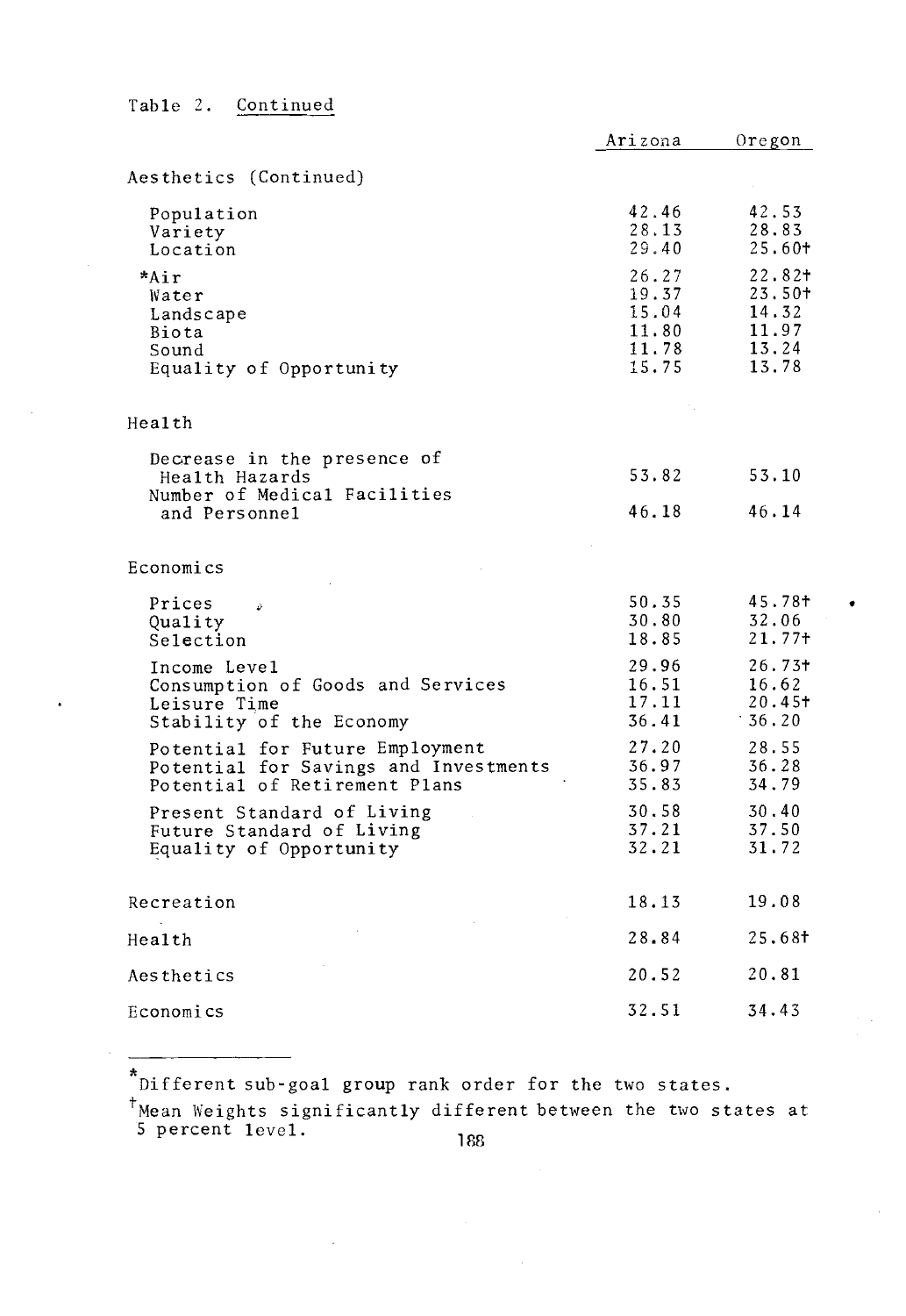while responding Arizonans desired greater improvements in their income level. Weighting differences which are seemingly explained by physical divergences between the two states include the following: the greater Arizona concern for improvements in the air, mountains, and desert, the greater concern of responding Oregonians for improving the condition of their waters, and the significant lack of Oregon concern for improvements in mountain and desert areas.

### CONCLUSIONS

In a general sense, the Arizona and Oregon mean weights are identical. This evidence for the congruity of desires for improvements in these goal areas is further substantiated by the similarities revealed in the rating of state problems and the environmental activity and knowledge levels. Thus, given the limited size of the responding sample and the realization that perhaps the true sources of divergent public desire were not measured or for some reason could not be measured, the tentative conclusion, based on preliminary results, must be that Oregon's image of being more progressive than Arizona with respect to environmental concern and action is apparently the result of divergences in state leadership and/or interest group orientation.

In regard to the viability of the weighted preference methodology, the Metfessel General Allocation Test, the Arizona-Oregon demonstration has shown that this weighting technique can be done by the general public and is appropriate for a mail survey. Although the return rate of the questionnaires was adequate for a demonstration of the methodology, it must be noted that for the weighting methodology to be truly useful in an actual planning situation, more intensive follow -up techniques and other efforts, such as interviews, must be undertaken to insure greater and more balanced input from all segments of the population.

#### REFERENCES CITED

- Comrey, Andrew L., "A Proposed Method for Absolute Ratio Scaling," Psychometrika, Vol. 15, No. 3, September, 1950, pp. 317-325.
- pp. 317 -325. Daniel, Terry C., Lawrence Wheeler, Ronald Boster, and Paul R. Best, Jr., "Quantitative Evaluation of Landscape: A Preliminary Application of Signal Detection Analyses to Selected Forest Management Alternatives," unpublished manuscript, 1971.
- Davis, J. M., "The Transitivity of Preferences," Behavioral Science, Vol. 3, No. 1, 1958, pp. 26 -32.
- Eckenrode, Robert T., "Weighting Multiple Criteria," <u>Management</u> Science, Vol. 12, No. 3, November 1965, pp. 180 -191.
- Ekman, G. and Lennart Sjöberg, "Scaling," Annual Review of Psychology, Vol. 16, 1965, pp. 451 -474.